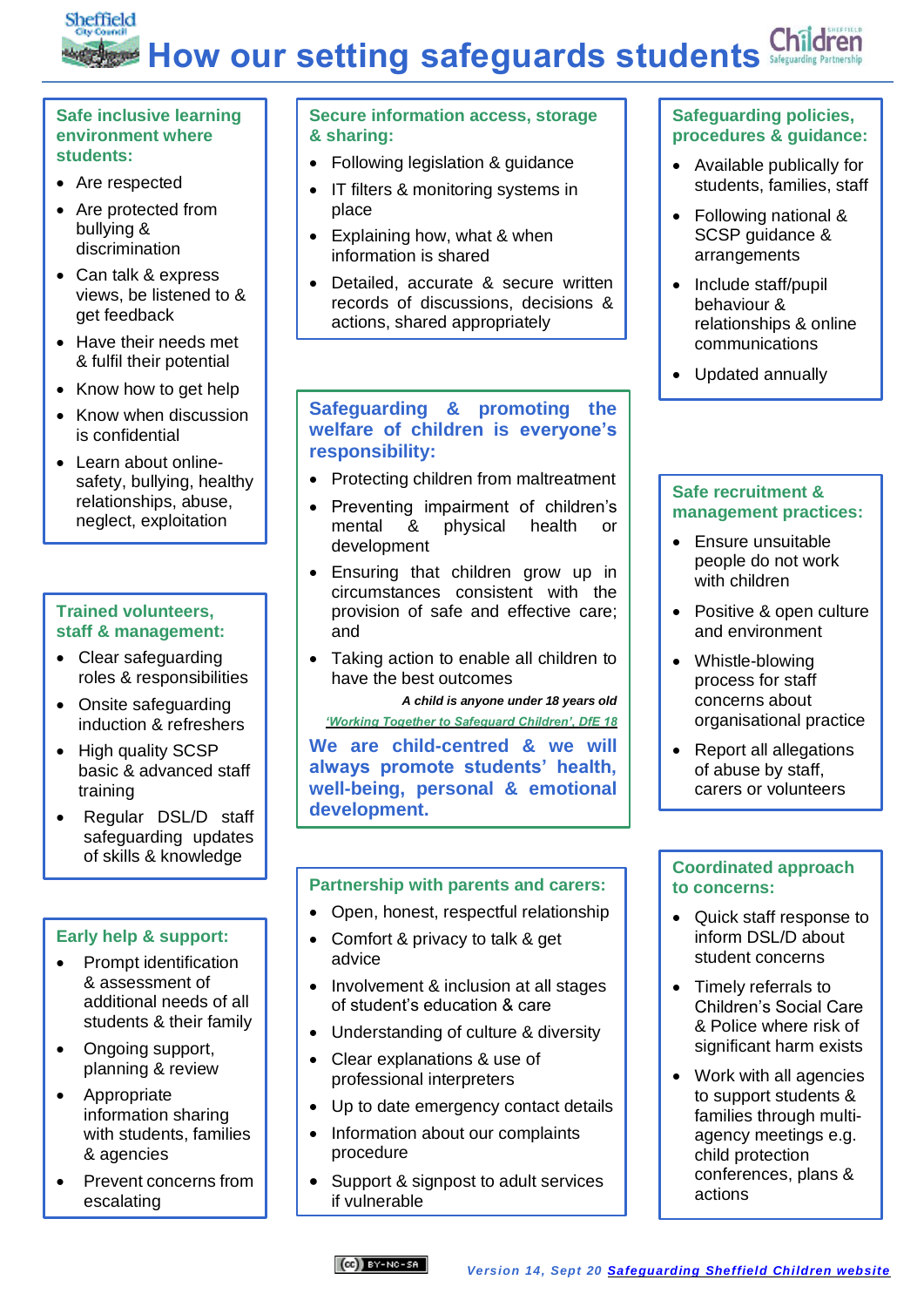

# **Seven Hills School & The Bridge Offsite Post 16 Provision**

If you have any concerns about a student at this setting please share this information with us straight away. Issues such as appearance, hygiene, behaviour, can be shared with teaching or support staff. Do not worry about reporting small matters – we would rather you tell us than miss a worrying situation.

**However, if you think that a student or an adult who cares for them has been or might be harmed; please talk to a member of our trained safeguarding team immediately (details below).** 

You can ask any member of staff to find them and speak to you about a confidential and urgent matter.

If you are unhappy with the way we have dealt with something, please tell us. If you wish to report it to us formally please use our complaints procedure or write directly to the Head Teacher or Chair of Governors.

A concern, allegation or disclosure of abuse involving someone working with children or adults in a paid or unpaid capacity **must** be reported directly to the Head Teacher, Principal or Senior Manager, unless it involves them and then it should be reported directly to the Chair of the Governing Body or Management Committee.

*This document can be laminated & given to parents, carers, supply staff & visitors at reception, to help them to identify your safeguarding team quickly & share information easily*

**Our Designated Safeguarding Lead is:** Name: Ms Elaine Everett Her office is located in Reception…

Her tel. no is 2743560 ext 2024



**Our Designated Safeguarding Deputy is:** Name: Mr Clive Rockliff His office is located on the First Floor His tel. no is 2743560 ext 2023



**Our Head Teachers are:** Name: Elaine Everett & Clive Rockliff **Our Special Education Needs Coordinator is:**

## **Our Chair of Governors is:** Name: Norman Gill

Their tel. no is 2743560



Name: Miss Kerry Tute Her office is located in Post 16 Her tel. no is 2743560

# **Our Safeguarding Governor is:** Name: Hannah Dulieu Their tel. no is 2743560